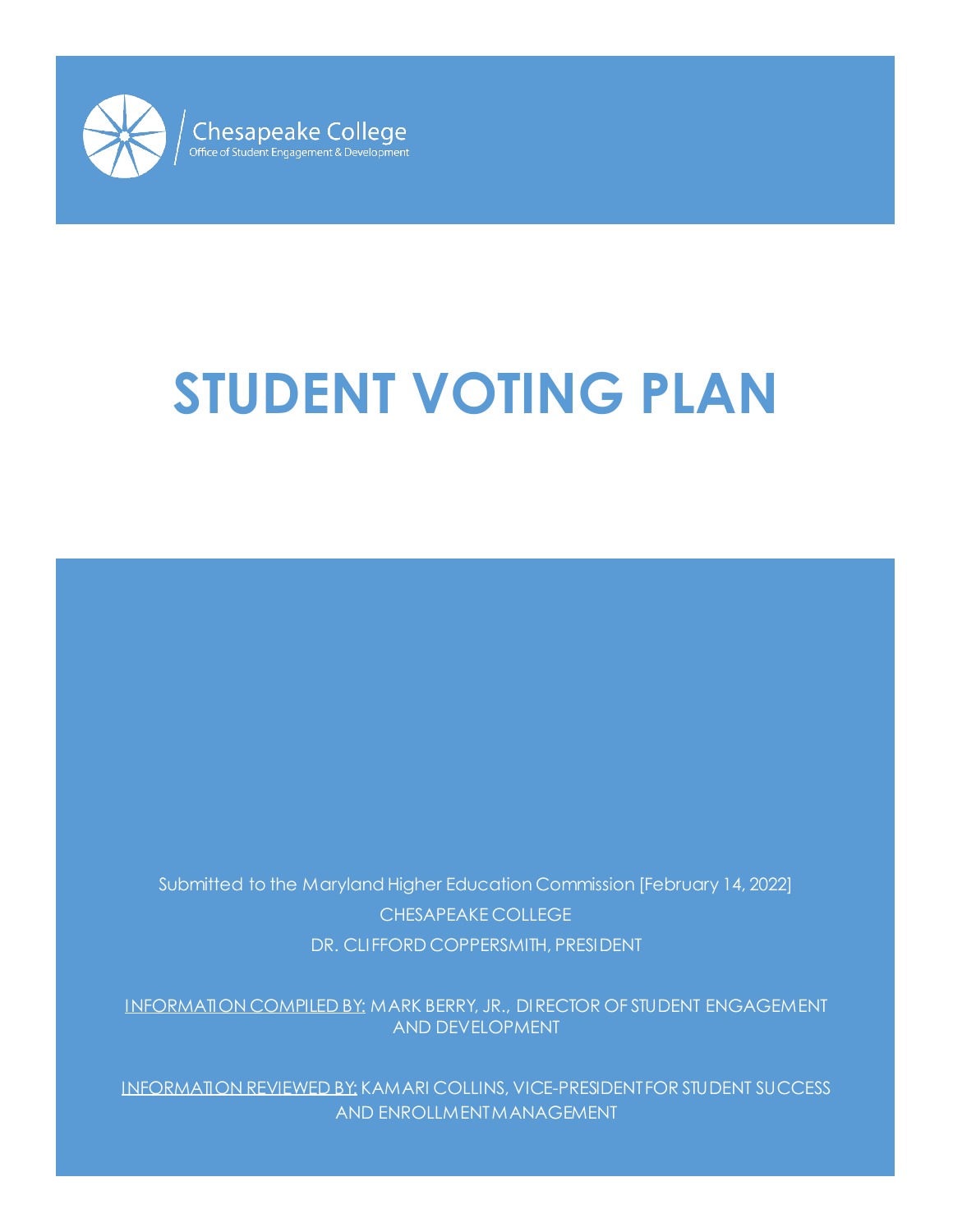#### **OUTLINE**

Enclosed in this Student Voting Plan is the voter empowerment activities of Chesapeake College in compliance with the HB156 Student and Military Voter Empowerment Act for public higher education institutions. The contents of this report includes the following components:

- Designation of a Student Voting Coordinator
- Description of the disseminated information plan regarding voter registration and civic education opportunities in 2021 via the Office of Student Engagement and Development
- Plan of activities for the 2022 calendar year
- Location of the Student Voting Plan
- Location of the student voter registration link on our website/student portal

### **STUDENT VOTER COORDINATOR**

Chesapeake College designated Mark Berry, Director of Student Engagement and Development as the Student Voting Coordinator for the College.

#### **CIVIC EDUCATION & OUTREACH IN 2021**

A Voter Registration Resource Table was setup in the College's Café which is a high traffic area for students. This resource table includes physical voter registration forms, online access to election information (polling places, election dates, absentee ballot information, and the candidate's views on the issues), and political party information.

The Office of Student Engagement and Development also hosted a series of events this year to encourage civic education. The following events were held:

- **Participation in Advocacy Day 2021:** Students met virtually with local legislators in order to advocate for the community college mission of affordable education. These meetings were held on February 9, 2021 following MAAC's opening events.
- **Constitution Day Facts & Snacks:** This event was held on September 16, 2021 from 11:00am – 1:00pm on our Wye Mills campus and from 4:00pm – 6:00pm at our Cambridge Center.
- **Life After George Floyd:** This panel discussion was held on September 17, 2021 from 10:00am – 11:00am via Zoom. This discussion featured prominent community figures.
- **Constitution Day Trivia:** This virtual event was held on September 17, 2021 to September 20, 2021. The trivia questions and answers can be found on our Student Engagement & Development Instagram page @ccengageme.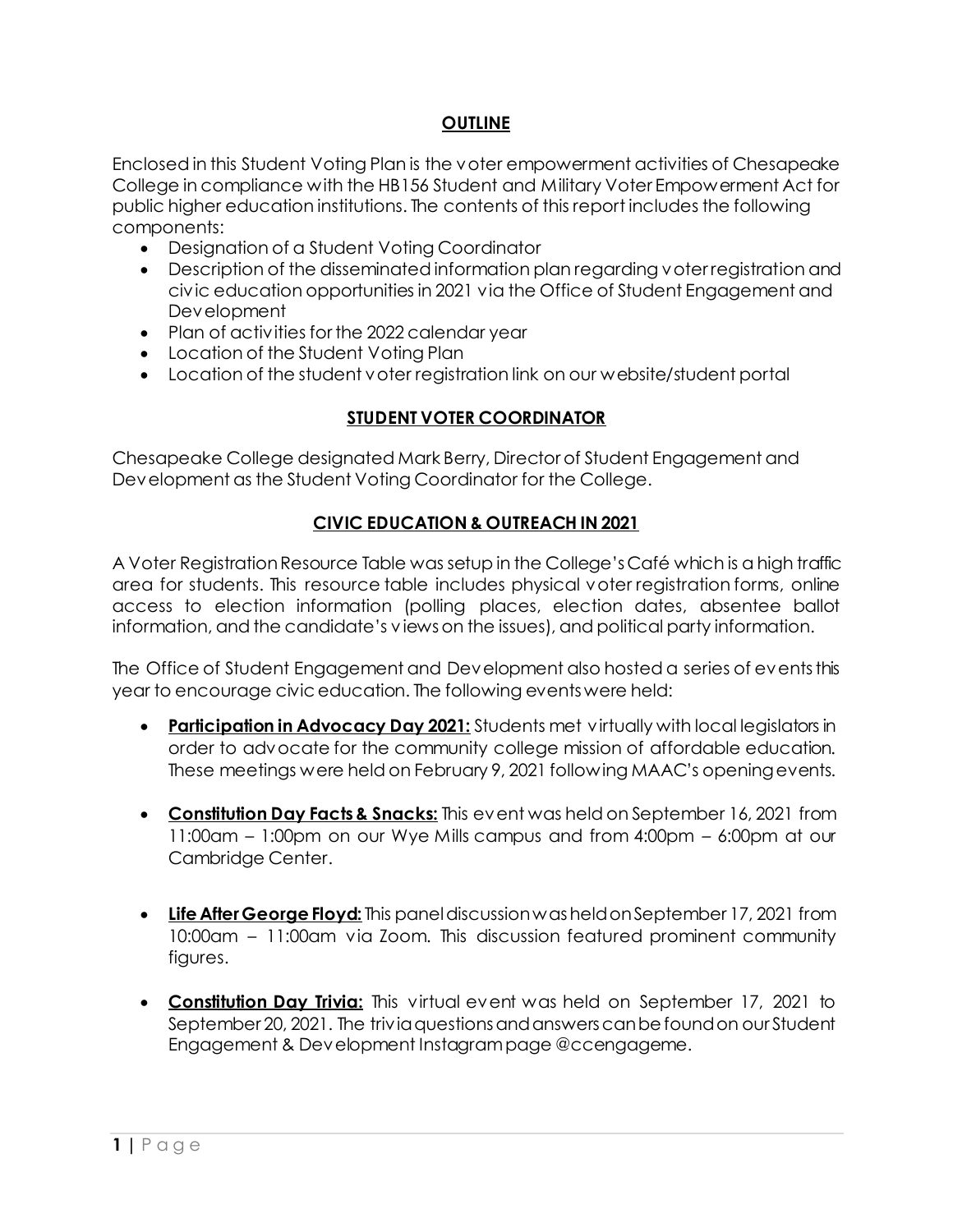- **#HowToSeries: Survive Life After COVID-19:** This event was held on September 23, 2021 via Zoom. This discussion provided students and staff with tips on how to move forward through the pandemic.
- **Voter Registration Blitz:** This event was held on September 28, 2021 from 11:00am 1:00pm on our Wye Mills campus. Voter Registration Information was delivered to our Cambridge Center from 4:00pm – 6:00pm. The Wye Mills event was held in partnership with the League of Women Voters, the Republican and Democratic Party all of Queen Anne's County, MD and the Libertarian Party of Maryland.

## **CIVIC EDUCATION & OUTREACH IN 2022**

In 2022, Chesapeake College plans to expand voter education efforts through promotion of the following activities:

- 1. Develop flyers and other promotional materials to advertise all election information throughout the year.
- 2. Continue the partnership with the League of Women Voters to establish voter registration events on a monthly basis.
- 3. Keep the Voter Registration Resource Table up-to-date.
- 4. Placing Voter Registration Information in our Student Engagement and Development Canvas Portal.
- 5. Creation of a bulletin board outside of the Office of Student Engagement to increase voter education.
- 6. Host the following events during this calendar year:
	- a. Participation in MD Community College Student Advocacy Day 2022, scheduled for February 15, 2022, which includes hosting virtual meeting with the State Legislature.
	- b. "The Power of the Vote" A Voter Education Discussion Panel (April 2022).
	- c. The 2<sup>nd</sup> Annual Voter Registration Blitz, held on National Voter Registration Day (September 20, 2022).
	- d. Celebrating National Voter Education Week (October 3 7, 2022).

## **STUDENT VOTER REGISTRATION PLAN AND WEBPAGE ENGAGEMENT REPORT**

The number of students who are residents of the state and registered for course work in the preceding 12 months at the public institution of higher education and the number of those students who clicked on the link required under paragraph (2) of this subsection:

- *In the preceding 12 months, state residents registered in the following numbers: Credit: 2,533; Noncredit: 1,685; Total: 4,124.*
- *In our second year tracking the number of students who clicked on the required link in 2021 totaled 157 total clicks.*

A screen shot of the home page of the online portal used by students to register for course work that includes the link required under paragraph (2) of this subsection: